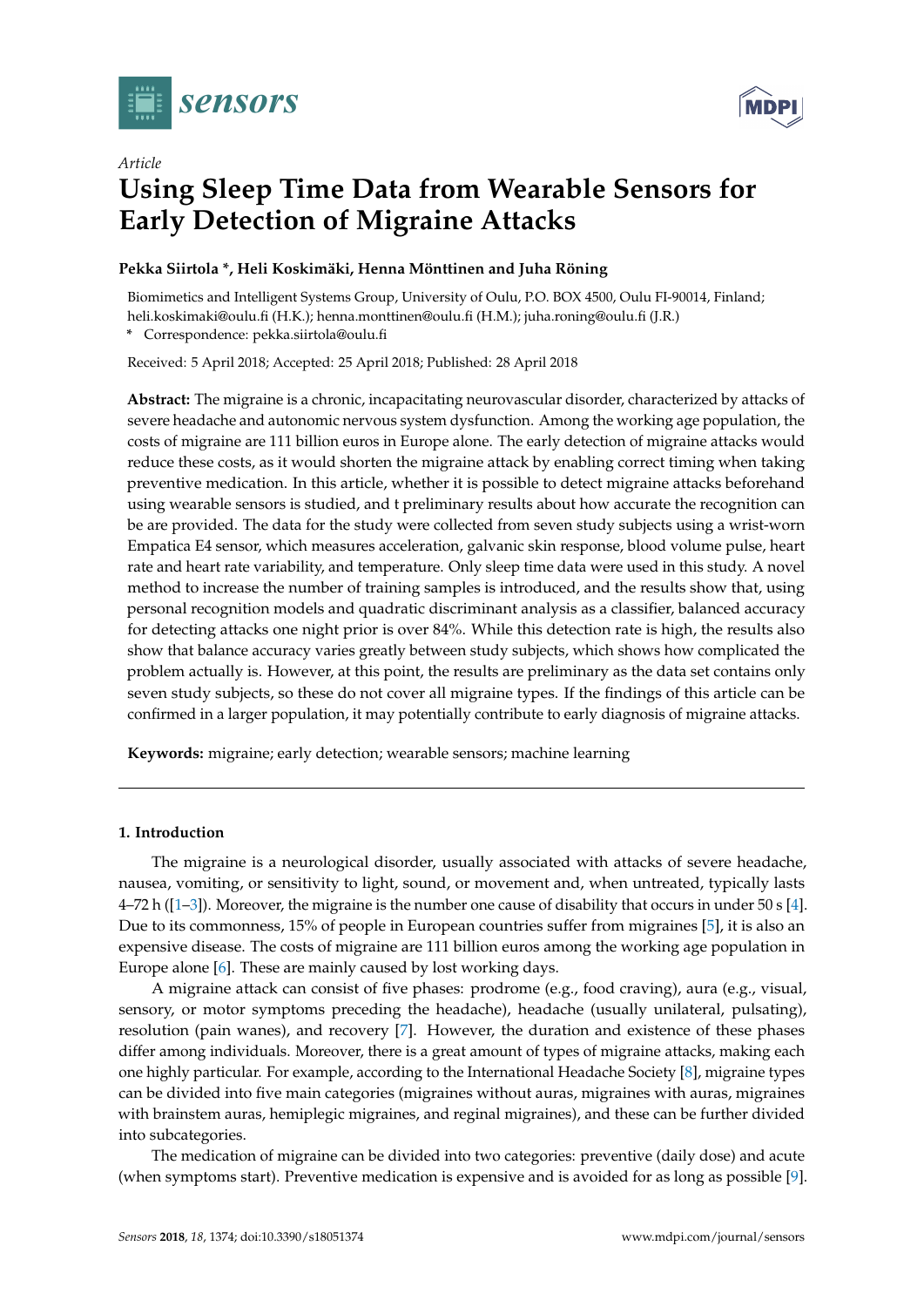On the other hand, the problem with acute medication is that some people do not have early symptoms. In most cases, people tend to dismiss early symptoms. Thus, the early detection of migraine attacks would be a valuable addition to treatment for those using only acute medication.

In this article, preliminary results of the early detection of migraine attacks based on human biosignals collected with wearable sensors are presented. In our approach, the idea is to use a single, easy, and comfortable wrist-worn device to measure 24/7 data from study subjects to develop personal models for early migraine attack detection based on sleep time data. While the sleep time recognition is not an optimal solution for acute medication purposes, the user can be informed to become more alert for their early symptoms based on the fact that 87.8% of people having migraines (*N* = 565) are also recognized as having pre-symptoms [\[10\]](#page-11-1). On the other hand, the sleep time recognition can also be considered as a preliminary step needed to build a more accurate prediction system, where only days on which a migraine is going to occur are screened in more detail, e.g., by increasing additional sensors, employing new methodologies, or taking extra cognitive measurements during the day. Moreover, in this article, the number of data points is increased using a novel approach. Using this approach and machine learning models, the aim of this study is to give answers to the following research questions:

- 1. Is it possible to recognize a migraine attack beforehand using wearable sensors?
- 2. Should the recognition be based on personal or user-independent prediction models?

The paper is organized as follows: Related work is introduced in Section [2,](#page-1-0) and Section [3](#page-2-0) introduces the used data collection and a method to increase the number of observations. Section [4](#page-6-0) explains how sleep time data were used in the recognition process. The results of the experiments are shown in Section [5.](#page-7-0) Finally, the discussion is in Section [6](#page-8-0) and conclusions are in Section [7.](#page-10-7)

#### <span id="page-1-0"></span>**2. Related Work**

The aim of this study is to build reliable recognition models for the early detection of migraine attacks based on sleep time data collected using wearable sensors. The study is based on two hypotheses: (1) wearable sensor data can be used to detect an attack of illness beforehand, and (2) sleep time data contains information about the forthcoming migraine attack. Related work supports both of these hypotheses. Firstly, it has been shown that wearable sensor data can be used to analyze sleep; for instance, in [\[11](#page-11-2)[,12\]](#page-11-3), wearable sensors have been used to detect sleeping patterns and stages. Moreover, there is a known relationship between sleep disturbances and migraines, and this association is especially strong between nighttime and early morning migraine attacks, and sleep problems [\[13\]](#page-11-4). Secondly, there are studies showing that wearable sensor data can be used for an early diagnosis at least in some diseases and seizures. For instance, in [\[14\]](#page-11-5), upcoming epileptic seizures were predicted based on heart rate variability, which can be measured optically using wearable sensors. In epilepsy, the pre-ictal period affects the autonomic nervous systems, which affects heart rate variability. Therefore, the recognition was based on anomaly monitoring using multivariate statistical process control. The data set used in the study was small, but the results were promising: the data set contained 11 seizures and using the methods presented in the paper, 10 of these were recognized beforehand.

As such, early detection of migraine attacks is not a new idea. For instance, in [\[15\]](#page-11-6), early detection was based on contingent negative variation (CNV), which is one of the neurophysiological factors that measures cortical potential and can be calculated from EEG (electroencephalography) signals. The study shows that the amplitude of CNV raises a day before a migraine attack. A different EEG-based approach was presented in [\[16\]](#page-11-7) where migraine phases and EEG-data related to them was categorized as inter-ictal, pre-ictal, ictal, and post-ictal. The aim was to build a user-independent model to detect a migraine phase. Therefore, the approach could be used for early diagnosis. The data were collected from 108 migraine patients and classification was based on a fuzzy neural network, which managed to classify instances with an accuracy of 66%.

The studies most similar to ours are by Pagán et al. (e.g., [\[17,](#page-11-8)[18\]](#page-11-9)) where physiological signals are used to predict migraine attacks. The data for these studies are collected from only two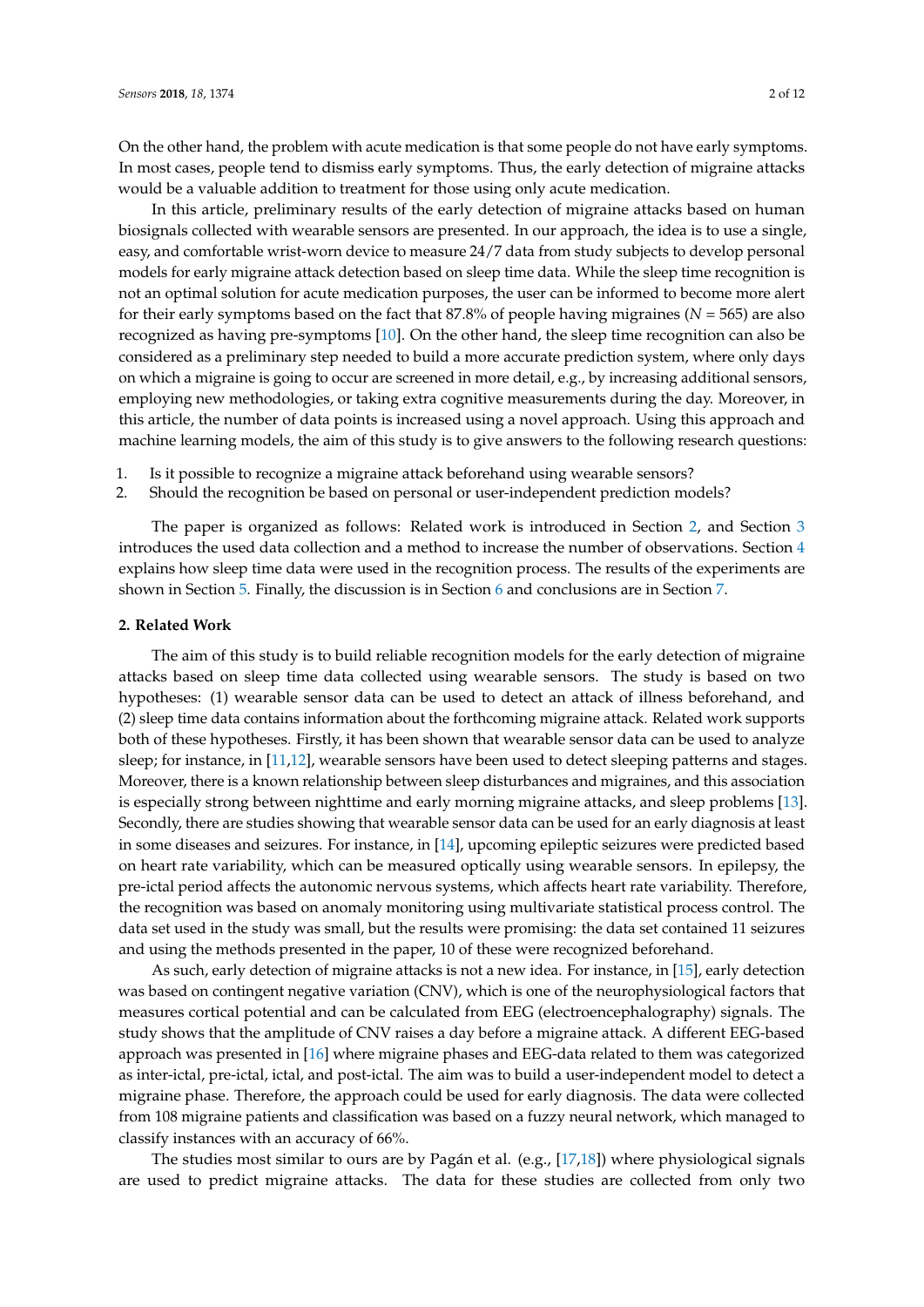subjects and using two devices: a finger-held SpO2 device and patches attached to the chest that can measure ECG, skin temperature, and electrodermal activity. In [\[17\]](#page-11-8), Pagán et al. built a state-space-modeling-technique-based personalized prediction model for both study subjects and managed to warn study subjects about a forthcoming migraine attack on average 47 min before the attack. The results were even better in [\[18\]](#page-11-9), where grammatical-evolutionary-algorithm-based recognition models were used. Using this method, it was possible to detect migraine attacks 20 min beforehand with an accuracy of around 70%. The drawback of these studies was that the data set contained data from only two subjects, so it not possible to say how well the results can be generalized and how well methods work with different migraine types. Moreover, the sensors used in these articles differ from the ones used in our study. In fact, with the technology currently in the market, the approach proposed by [\[17,](#page-11-8)[18\]](#page-11-9) cannot be implemented with a device that is supposed to be worn 24/7.

# <span id="page-2-0"></span>**3. Data Set and Feature Extraction**

In this section, the collected data set is introduced. In addition, the section contains information on how the data was pre-processed. Lastly, the extracted features are listed, and a novel method to increase the number of data points is introduced.

# *3.1. Collected Data Set*

Data for this study were collected from seven volunteer study subjects. Physical characteristics and ages of the study subjects are presented in Table [1.](#page-3-0) Most of the study subjects were women (five women and two men), and the age of the study subjects varied from 30 to 60 years. While the subjects were different, the type of migraine they had was also different. For instance, some of them had aura symptoms, while most did not (two study subjects with aura symptoms and five without). In addition, most of them did not use any preventive medication, but all of them used medication during the migraine attacks. Common among all study subjects is that they had migraine attacks quite often. This was a criterion for joining the study, as frequent attacks enabled a shorter data collection period, which ensured that data consisted of several migraine attacks for every study subject.

The data set consists of two parts: sensor data collected using the Empatica E4 wristband [\[19\]](#page-11-10) from Empatica Boston, USA, and a diary where study subjects described and commented their feelings and symptoms using their own words. The labeling of the sensor data was based on this diary.

Empatica E4 includes four sensors: (1) a 3D accelerometer with 32 Hz sampling frequency, (2) a thermometer with a 4 Hz sampling frequency, (3) an electrodermal activity sensor (EDA) with a 4 Hz sampling frequency, which is used to measure galvanic skin response, and (4) a photoplethysmography sensor (PPG), which can measure blood volume pulse (64 Hz), heart rate (1 Hz), and heart rate variability. As can be seen, blood volume pulse has the highest sampling rate (64 Hz), and in the pre-processing stage, all other signals were over-sampled to this same sampling frequency. This enabled calculation of the correlation between signals.

Similar instructions were given to each study subject. They were told to wear the Empatica E4 wristband 24/7 on their non-dominant hand. The reason for this is the EDA signal. The authors' previous study [\[20\]](#page-11-11) showed slight favor for a non-dominant hand regarding nighttime EDA asymmetry. In addition, study subjects were advised to take the device off while charging and uploading data from the device to the cloud. In addition, they were told to take off the device while showering, swimming, and going to the sauna. Altogether, 200 days' worth of data was collected—approximately 27 days for each study subject—rendering the data set extensive (see Table [2\)](#page-3-1).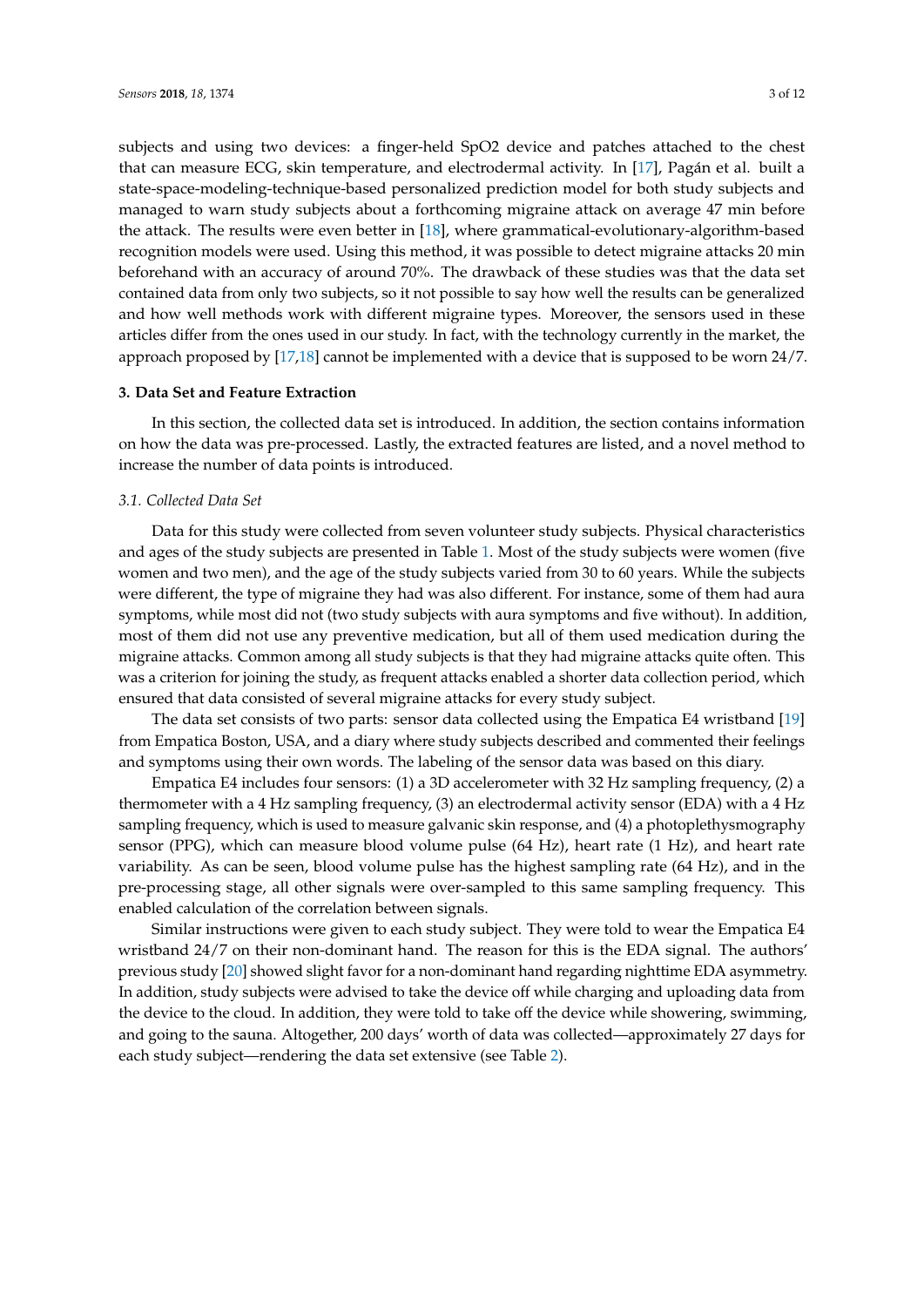<span id="page-3-0"></span>

| <b>Study Subject</b> |    |        |      |     | Age Gender BMI Aura Symptoms Type of Medication |
|----------------------|----|--------|------|-----|-------------------------------------------------|
|                      | 30 | male   | 21.7 | yes | preventive                                      |
| 2                    | 60 | female | 22.0 | no  | acute                                           |
| 3                    | 32 | female | 39.1 | no  | preventive                                      |
| 4                    | 47 | female | 22.4 | no  | acute                                           |
| 5                    | 46 | female | 23.7 | no  | acute                                           |
| 6                    | 47 | male   | 23.6 | yes | acute                                           |
|                      | 48 | female | 29.0 | no  | acute                                           |
|                      |    |        |      |     |                                                 |

**Table 1.** Study subjects and their characteristics.

<span id="page-3-1"></span>**Table 2.** Characteristics of the data set. The subject-wise number of available observations after the amount of data was increased using Algorithm [1.](#page-5-0)

|       | <b>Study Subject</b> Trial Duration (Days) |    | <b>Migraine Days</b> Number of Observations |
|-------|--------------------------------------------|----|---------------------------------------------|
|       | 29                                         | 17 | 270                                         |
|       | 32                                         | 5  | 455                                         |
| 3     | 24                                         |    | 223                                         |
| 4     | 25                                         | 8  | 248                                         |
| 5     | 27                                         | 6  | 310                                         |
| 6     | 28                                         | 10 | 255                                         |
|       | 35                                         | 14 | 504                                         |
| Total | 200                                        | 67 | 2265                                        |

#### *3.2. Studying Sleep Time Data and Increasing the Number of Data Points*

Although the Empatica E4 was developed to measure biosignals 24/7, in the pre-processing stage, it was noticed that the quality of signals was not good during the daytime. The reason for this was that movement seemed to cause a great deal of disturbances in the signals, especially in PPG. PPG is based on measuring the blood volume pulse optically. In order to obtain correct results, the device needs to be fitted perfectly with just enough pressure so that the LEDs and photodiodes can monitor blood flow correctly. In fact, it is explained on the Empatica website that the device cannot recognize heart rate variability while the hand is moving a great deal [\[21\]](#page-11-12). The reason for this is that Empatica software needs to detect several sequential heart beats to reliably measure heart rate variability, and this is not possible during physical movement. The association of physical activity and problems in heart rate variability have been studied in greater detail in [\[22\]](#page-11-13). Due to this very problem, it was decided to use only sleep time data in this study. Timestamps for falling asleep and waking up were estimated based on accelerometer data using visual inspection by visually searching sequences where there is noticeably less movement in 3D acceleration signals than there is during the daytime as well as sequences where such movement starts again. This procedure does not give exact timestamps for falling asleep and waking up but good approximations. In fact, exact timestamps are not needed in this study, as features are extracted from time windows that can be several hours long, so small differences between approximate and exact timestamps do not have a significant effect on feature values. Therefore, the hypothesis of this study is that, by concentrating on the signals collected during the sleep time, a rough estimate can be given about the probability of a migraine attack the next day.

To test the hypothesis, sleep data were divided into two classes: (1) nights before a day without a migraine and (2) nights before a day with a migraine. Therefore, class (2) contains information about the pre-ictal stage of a migraine attack. The idea of this approach is to tell the user when he/she wakes up in the morning if he/she is going to have a migraine attack that day and take medication if needed.

However, the problem of this approach is that, though the data set is extensive (on average 27 days per study subject), considering one night as one observation compresses the data set so much that reliable user-dependent models cannot be built based on it. What is especially problematic with this approach is that, with many study subjects, there are only data on a few nights before a day with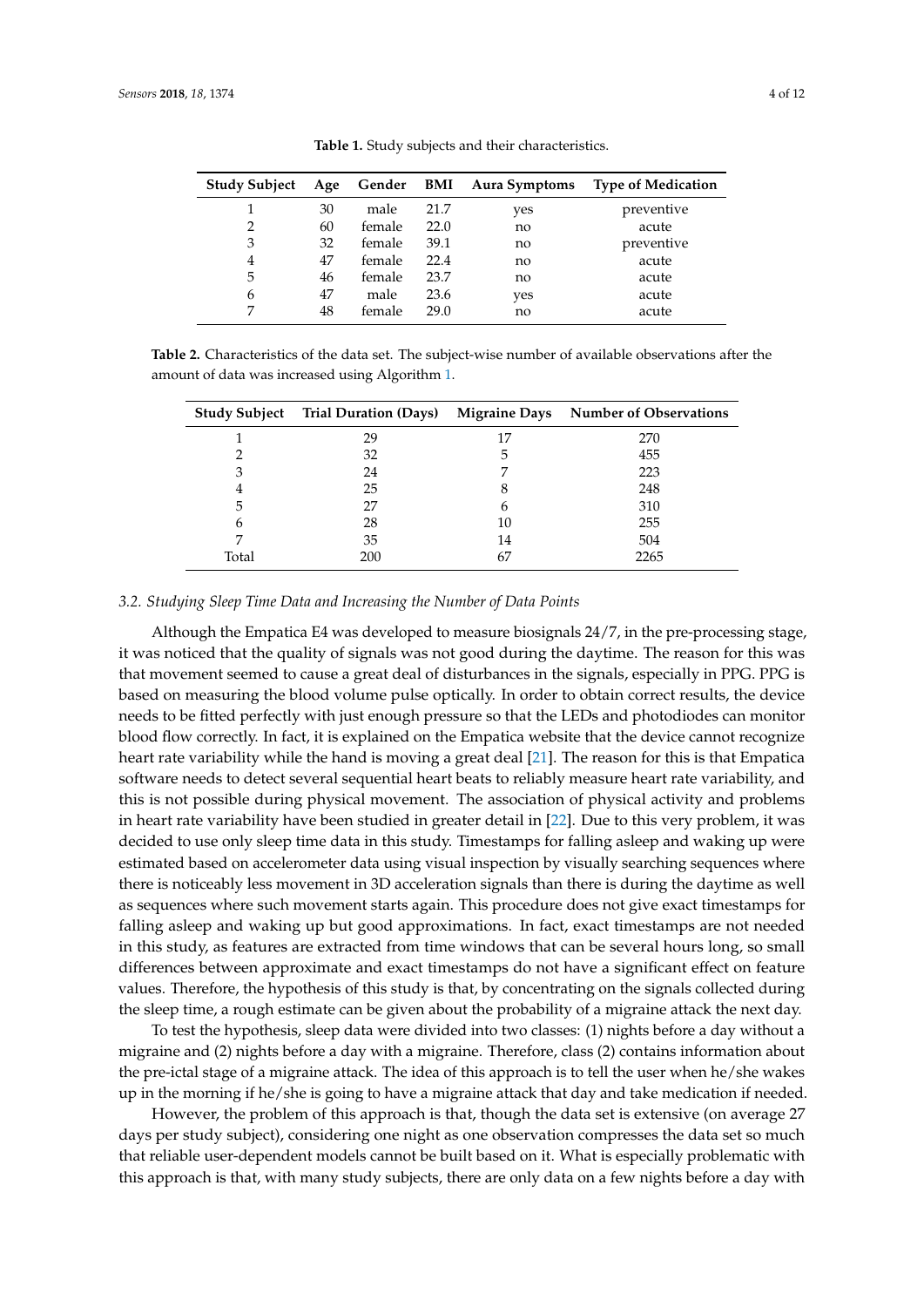a migraine attack, which means the data set is highly imbalanced. Therefore, there are not enough observations for meaningful cross-validation.

In order to increase the number of observations, it was decided not to train the prediction models using data extracted from each separate night. Instead, it was decided to use the differences between nights as features. Differences were calculated so that (1) nights before a migraine attack were compared to nights before a day without a migraine, and (2) nights before a day without a migraine were compared with each other.

The approach to increase the number of observations is presented in Algorithm [1](#page-5-0) and Figure [1.](#page-5-1) As an example, let us mark *n<sup>k</sup>* as the feature vector extracted from the *k*th night before a day without a migraine attack and *m<sup>l</sup>* as the feature vector extracted from the *l*th night before a day with a migraine attack. The final feature matrix describing the differences between nights was calculated using Algorithm [1.](#page-5-0) The algorithm takes features vectors  $n_1, \ldots, n_a, m_1, \ldots, m_b$  from all nights as an input. Then, in the first place, nights before a migraine day *m<sup>i</sup>* are compared to nights before a non-migraine day  $n_j$ . The remainder  $m_i - n_j$  is then used as a feature in the classification process, and this observation is labeled as a "migraine day." Nights before a day without migraine, *n<sup>j</sup>* , are then compared to each other. The remainder  $n_i - n_j$  is used as a feature in the classification process, and this observation is labeled as "non-migraine day." What is noticeable is that, in the latter cases, the difference between remainders  $n_i - n_j$  and  $n_j - n_i$  is only the sign. Therefore, in order to avoid over-fitting in the cross-validation process, these remainders were only calculated to one direction, and the sign *k* was randomly chosen. This, of course, causes contingency in the output matrix and therefore in the classification process. For this reason, classification results were calculated several times using every time different outputs of Algorithm [1.](#page-5-0) Finally, Algorithm [1](#page-5-0) returns a night comparison feature matrix and the labels related to them.

Algorithm [1](#page-5-0) clearly increases the number of observations. For example, suppose, in the collected data set, the number of nights before a day with migraine was *a*, and the number of nights before a day without migraine was *b*. In this case, by considering one night as one observation would mean that the whole data set would contain  $a + b$  observations. However, via Algorithm [1,](#page-5-0) and therefore considering the difference between nights as an observation, the data set contains  $a \cdot b + (b \cdot (b-1))/2$ observations. Obviously,  $a \cdot b + (b \cdot (b-1))/2 >> a + b$  $a \cdot b + (b \cdot (b-1))/2 >> a + b$  $a \cdot b + (b \cdot (b-1))/2 >> a + b$ . Therefore, Algorithm 1 increases the number of observations enabling the use of cross-validation in the classification process. In Table [2,](#page-3-1) it is shown study-subject-wise how many nights the data set contains and how many observations are generated from these nights using the approach presented in Algorithm [1](#page-5-0) and Figure [1.](#page-5-1)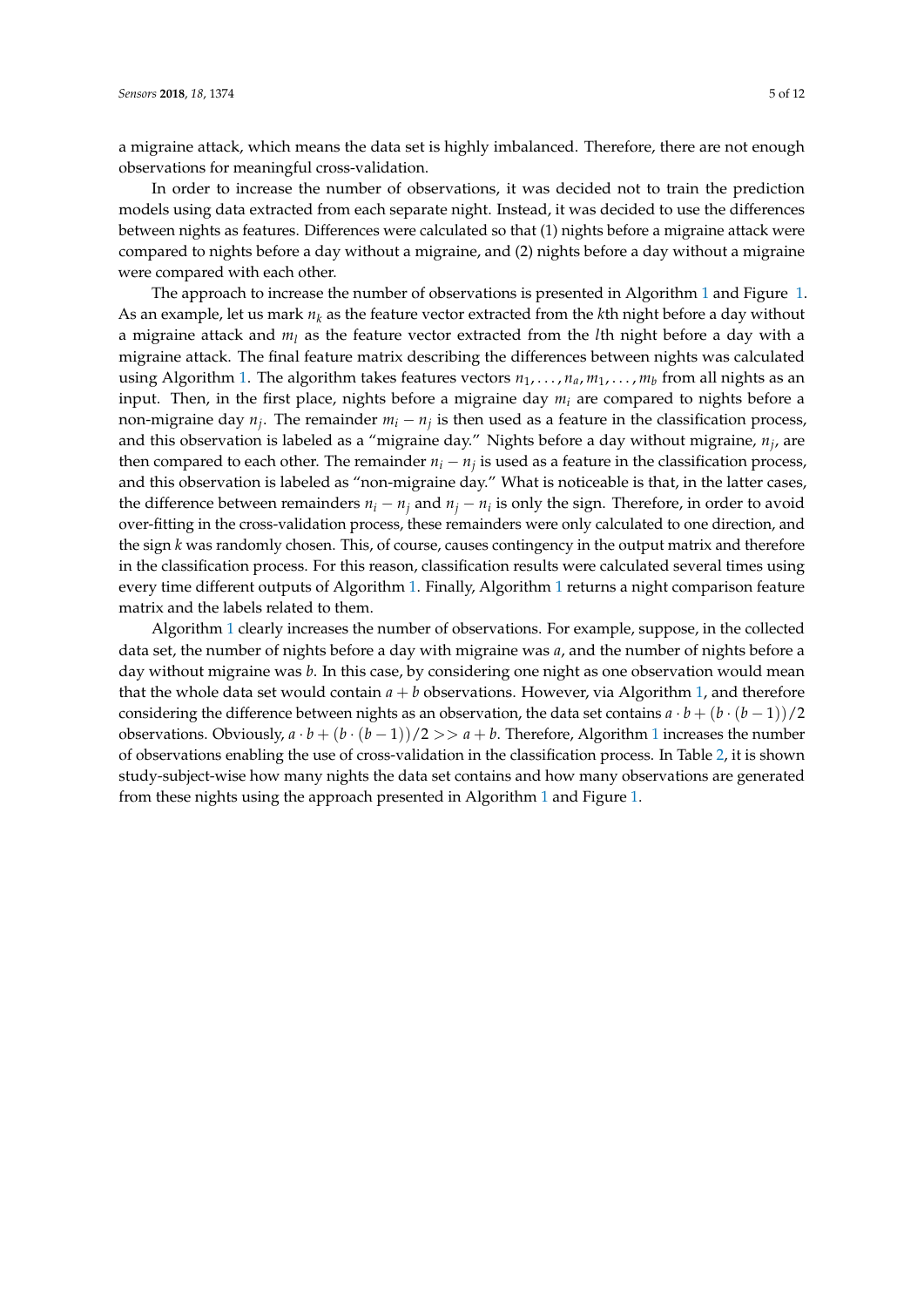<span id="page-5-1"></span>

**Figure 1.** Extracting features from sleep time data.

**Algorithm 1:** Algorithm to calculate night comparison features. Feature vectors *n<sup>i</sup>* are extracted from nights before a non-migraine day and vectors *m<sup>j</sup>* from nights before a migraine day.

```
input : Feature vectors F_{orig} = \{n_1, \ldots, n_a, m_1, \ldots, m_b\}output:Night comparison feature matrix F, labels L
counter = 1;for i \leftarrow 1 to b do
   for j \leftarrow 1 to a do
        F(counter) = m_i - n_j;L(counter) = migraine;
     \vert counter + +;
   end
end
sign = [-1, 1];for i \leftarrow 1 to a do
   for j \leftarrow i to a do
       r = randi(2);k = sign(r);F(counter) = k * (n_i - n_j);L(counter) = non-migraine;counter++;end
end
return feature matrix F, labels L;
```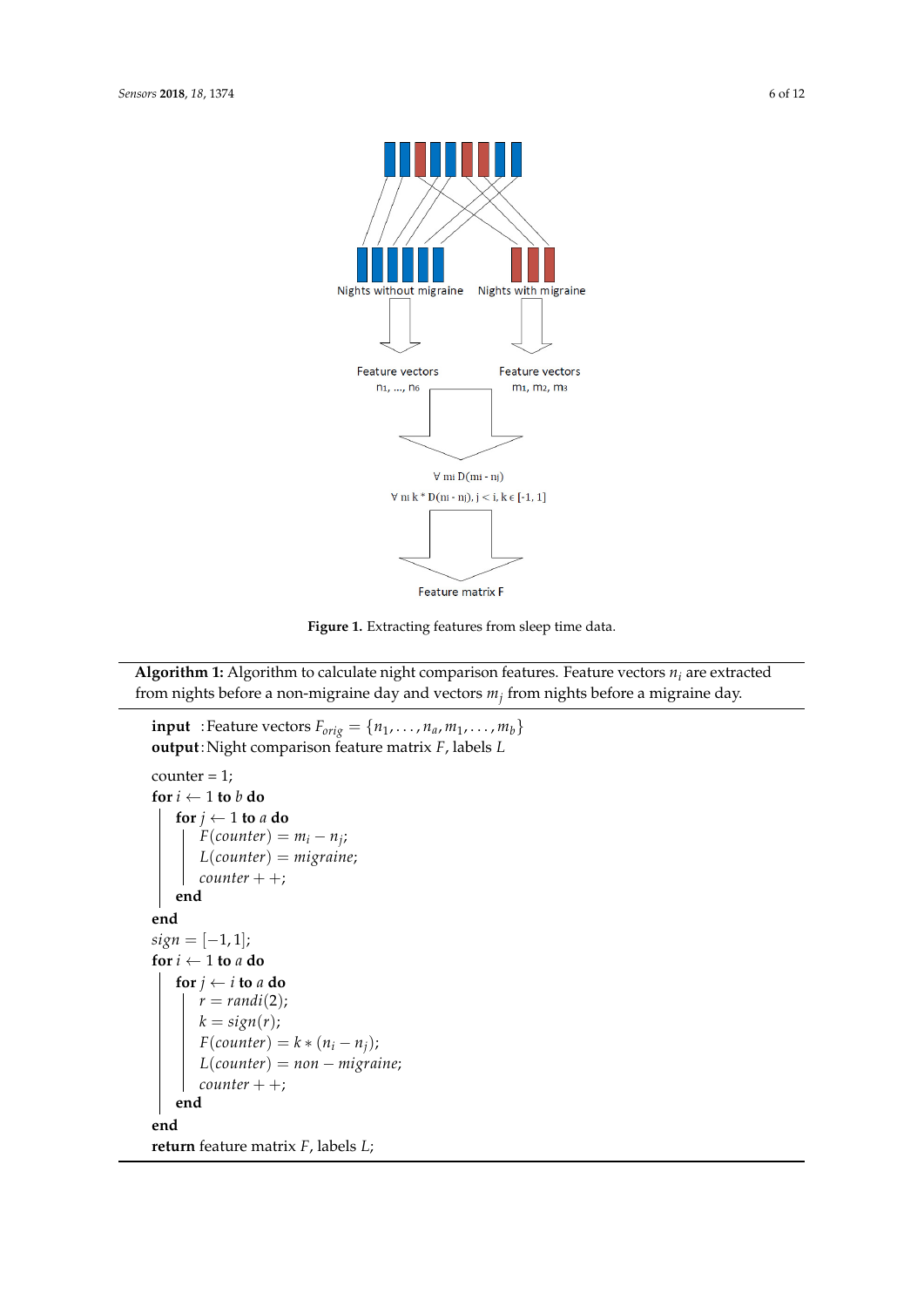Altogether, 110 features  $f_k$  were extracted from the data of each night  $n_i$  and based on these the final feature matrix was calculated using Algorithm [1.](#page-5-0) Features *f<sup>k</sup>* were calculated from raw signals, except acceleration features, which were extracted from magnitude acceleration signals. Features mostly include time domain features, such as standard deviation, mean, minimum, maximum, and median, which are commonly used to recognize human activities. These were calculated from each signal except heart rate variability measurements, the features extracted from which were those suggested in [\[23\]](#page-11-14). Note that the minimum was not calculated from galvanic skin response signals, as it was noted that it was always zero. Moreover, sleep time was divided into four equal-size parts, and differences in statistical values between the first and last parts were calculated and used as features. The first and last parts were considered the most interesting, as the period of time between the last part and the migraine attack was the shortest and the period between the first and the migraine was the longest, so differences between these parts were expected. All extracted features are listed in Table [3.](#page-6-1)

<span id="page-6-1"></span>**Table 3.** Features used in this study.  $acc = acceleration$  accelerometer; bvp = blood volume pulse; temp = temperature; eda = electrodermal activity; hr = heart rate; hrv = heart rate variability.

| Feature                                                                         | Signal                       | <b>Number of Features</b> |
|---------------------------------------------------------------------------------|------------------------------|---------------------------|
| Standard deviation                                                              | acc, bvp, temp, hr, eda, hrv | 6                         |
| Mean                                                                            | acc, bvp, temp, hr, eda, hrv | 6                         |
| Minimum                                                                         | acc, bvp, temp, hr           |                           |
| Maximum                                                                         | acc, bvp, temp, hr, eda      | 5                         |
| Median                                                                          | acc, bvp, temp, hr, eda      | 5                         |
| 5th percentile                                                                  | acc, bvp, temp, hr, eda      | 5                         |
| 25th percentile                                                                 | acc, bvp, temp, hr, eda      | 5                         |
| 75th percentile                                                                 | acc, bvp, temp, hr, eda      | 5                         |
| 95th percentile                                                                 | acc, bvp, temp, hr, eda      | 5                         |
| Comparing first and last hours of sleep: standard deviation                     | acc, bvp, temp, hr, eda      | 5                         |
| Comparing first and last hours of sleep: mean                                   | acc, bvp, temp, hr, eda      | 5                         |
| Comparing first and last hours of sleep: maximum                                | acc, bvp, temp, hr, eda      | 5                         |
| Comparing first and last hours of sleep: minimum                                | acc, bvp, temp, hr, eda      | 4                         |
| Comparing first and last hours of sleep: median                                 | acc, bvp, temp, hr, eda      | 5                         |
| Comparing first and last hours of sleep: 5th percentile                         | acc, bvp, temp, hr, eda      | 5                         |
| Comparing first and last hours of sleep: 25th percentile                        | acc, bvp, temp, hr, eda      | 5                         |
| Comparing first and last hours of sleep: 75th percentile                        | acc, bvp, temp, hr, eda      | 5                         |
| Comparing first and last hours of sleep: 95th percentile                        | acc, bvp, temp, hr, eda      | 5                         |
| Correlation between signals                                                     | acc, bvp, temp, hr, eda      | 14                        |
| Root mean square of time difference of adjacent heart beats                     | hrv                          |                           |
| Mean of time difference of adjacent heart beats                                 | hrv                          |                           |
| Standard deviation of time difference of adjacent heart beats                   | hrv                          |                           |
| Number of measured heart beats                                                  | hrv                          |                           |
| The number of pairs of adjacent heart beats whose difference is more than 50 ms | hrv                          |                           |
| Total power                                                                     | hrv                          | 1                         |

#### <span id="page-6-0"></span>**4. Early Recognition of Migraine Attacks Using Biosignals**

In this study, two different classifiers were compared: quadratic discriminant analysis (QDA) and linear discriminant analysis (LDA). LDA is used to find a linear combination of features that separate the classes best. The resulting combination may be employed as a linear classifier. QDA is a similar method but uses quadratic surfaces to separate classes [\[24\]](#page-11-15). To avoid over-fitting in the feature selection phase, noise was injected into the data using the method presented in [\[25\]](#page-11-16), and the most descriptive features for each model were then selected using a sequential forward selection (SFS) method [\[26\]](#page-11-17).

To train reliable early detection models, the data set was divided into three sets: training, validation, and testing data. When personal models were built, the imbalanced structure of the data set was taken into account, and different rules were applied when selecting data points for the test set in the cases of nights before a day with or without a migraine. To avoid over-fitting, testing and training sets did not include samples calculated from the same night *m<sup>i</sup>* before a day with a migraine. Instead, all feature vectors that were calculated from *m<sup>i</sup>* using Algorithm [1](#page-5-0) were selected simultaneously for the test set. For every test subject, two nights before a day with a migraine attack were randomly selected, after which Algorithm [1](#page-5-0) was applied to these before adding them all to the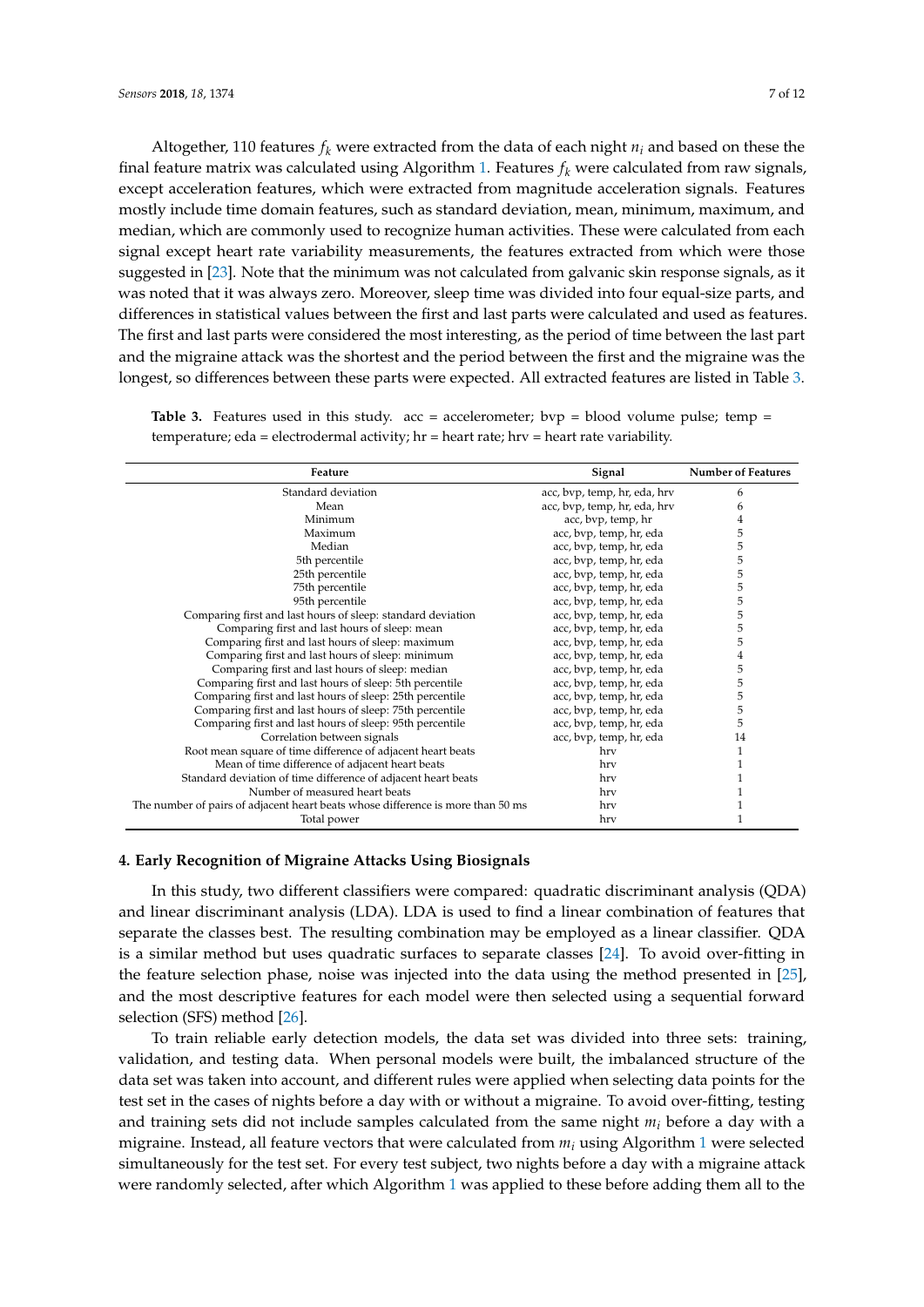test set. Therefore, the same nights before a day with a migraine attack were not used in the train and test data set. In the case of nights before a day without a migraine, the test set was created by randomly selecting 20% of the observations where nights before a day without a migraine were compared with each other. The rest of the data (training and validation) were divided into five parts, four parts for training and one for validation, and these were used to select the most descriptive features to build a reliable model. In the case of user-independent models, the over-fitting was easily avoided by using leave-one-out cross-validation: in turn, one person's data were used as independent testing data and data from the other six study subjects were used for validation and training. The protocol used in the recognition process is shown in Figure [2](#page-7-1) [\[27\]](#page-11-18).

<span id="page-7-1"></span>Due to the increase in data points using Algorithm [1](#page-5-0) and random selection, samples calculated from a single non-migraine night can have from 0 to *a* observations in the test data set. Thus, the final classification was calculated by selecting all estimated class labels concerning night *x*, and the mode of these class labels was considered as the final classification result for the night *x*. Moreover, in each case, the average recognition accuracy was calculated in a similar way. Because classes are slightly imbalanced, balanced accuracies were calculated instead of normal accuracies. The balanced accuracies were obtained by calculating a true positive rate of both classes and by calculating the average of these.



**Figure 2.** The model training and recognition process protocol [\[27\]](#page-11-18).

## <span id="page-7-0"></span>**5. Results**

The comparison of the recognition results using personal and user-independent approaches are shown in Table [4.](#page-8-1) As Algorithm [1](#page-5-0) has a random element, the classification results are not static. Therefore, for each tested setting, the results were calculated 20 times. For each run, a new feature matrix was generated using Algorithm [1.](#page-5-0) The standard deviation between these runs is shown in the results. It must be noted that they are not directly comparable with each other, while in the user-independent case all data from a single person at one time was used as testing data, unlike in the personal case where only a portion of single person data could be used.

The first observation that can be made from the results shown in Table [4](#page-8-1) is that the balanced accuracies using user-independent models are much lower than the ones obtained using personal models. Moreover, when balanced accuracies of personal models are compared, it can be noted that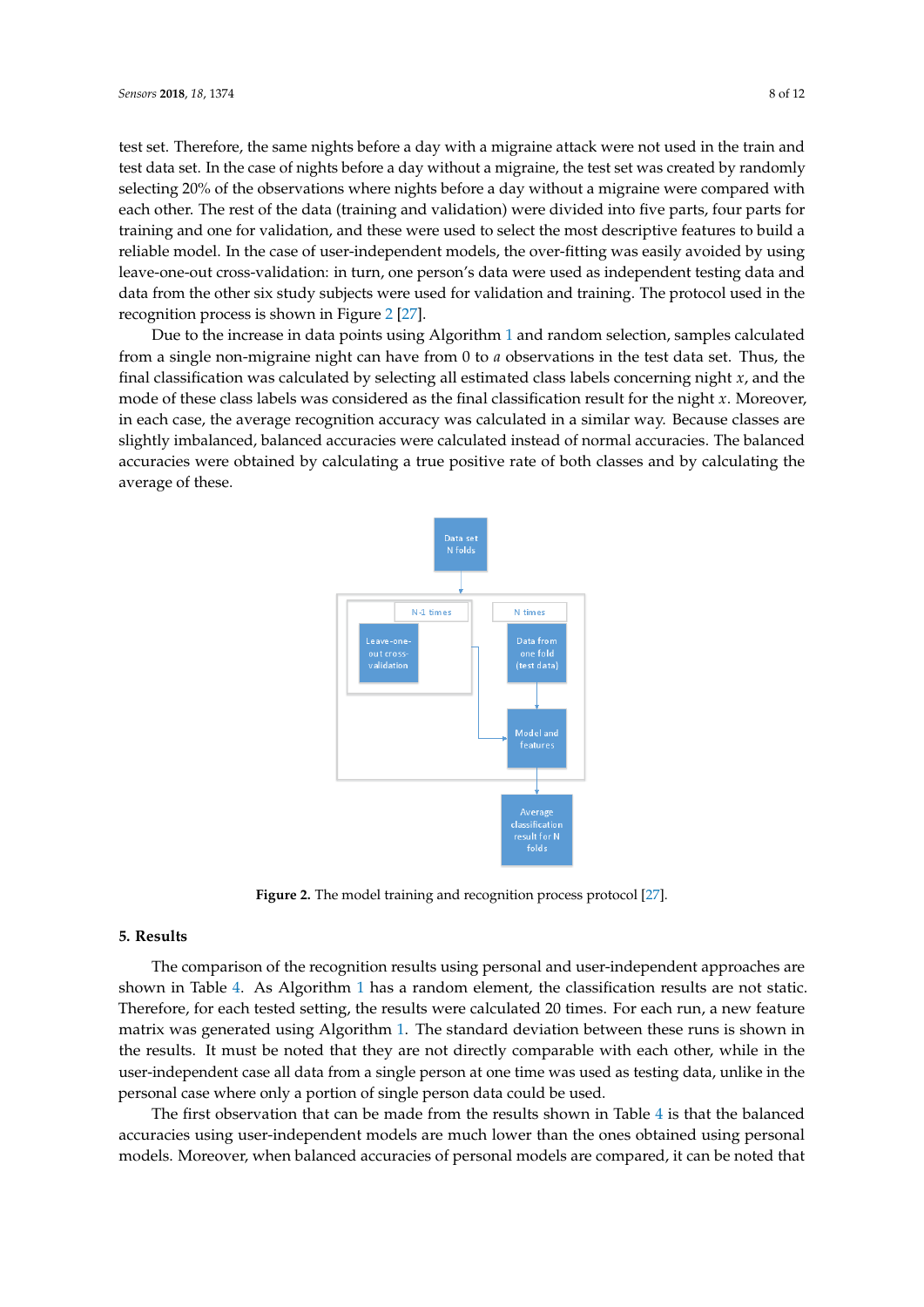QDA produces better results than LDA. In addition, standard deviation values show that balanced accuracies are highly dependent on which samples are selected for the train and test set.

The results using personal models and QDA classifiers are shown in more detail in Table [5.](#page-8-2) The sensitivity and specificity values of Table [5](#page-8-2) show that, in the cases of Study Subjects 2 and 5, models do not work at all. In fact, they classify almost all instances into one class. Moreover, all the classification models are slightly biased toward correctly recognizing non-migraine days, as sensitivity values are higher than specificity values.

**Table 4.** Recognition rates study-subject-wise using personal and user-independent models.

<span id="page-8-1"></span>

| <b>Study Subject</b> | Personal Model (ODA) | User-Independent Model (ODA) | Personal Model (LDA) | User-Independent Model (LDA) |
|----------------------|----------------------|------------------------------|----------------------|------------------------------|
|                      | $91.2\%$ (8.1)       | $52.6\%$ (2.3)               | 75.7% (10.4)         | $52.8\%$ (3.1)               |
| ∠                    | $60.4\%$ (13.5)      | $48.0\%$ (0.6)               | $62.0\%$ (7.4)       | $52.5\%$ (4.7)               |
| 3                    | $95.2\%$ (4.7)       | $47.9\%$ (5.5)               | $70.3\%$ (7.4)       | $43.6\%$ (5.5)               |
| 4                    | $94.9\%$ (6.9)       | $48.5\%$ (5.3)               | 70.8% (12.5)         | $41.2\%$ (5.4)               |
| 5                    | $69.6\%$ (15.1)      | $36.0\%$ (6.6)               | $69.1\%$ (9.0)       | $49.1\%$ (2.8)               |
| 6                    | $95.2\%$ (5.0)       | $52.1\%$ (6.2)               | $70.3\%$ (8.7)       | $55.6\%$ (6.6)               |
| ⇁                    | 82.0% (12.6)         | $49.9\%$ (2.6)               | 74.4% (7.6)          | $47.1\%$ $(4.7)$             |
| Mean                 | 84.1% (15.3)         | $47.4\%$ (7.5)               | 70.2% (9.8)          | 49.1% (7.7)                  |

<span id="page-8-2"></span>**Table 5.** Subject-wise accuracy, sensitivity, and specificity of personal recognition models using a quadratic discriminant analysis (QDA) classifier.

| <b>Study Subject</b> | Accuracy        | Sensitivity       | Specificity     |
|----------------------|-----------------|-------------------|-----------------|
| 1                    | $91.2\%$ (8.1)  | $99.6\%$ (2.0)    | $90.0\%$ (20.5) |
| 2                    | $60.4\%$ (13.5) | 98.1% (2.4)       | 30.0% (34.0)    |
| 3                    | $95.2\%$ (4.7)  | $100.0\%$ (0.0)   | 85.0% (38.9)    |
| 4                    | 94.9% (6.9)     | $100.0\%$ $(0.0)$ | 95.0% (15.4)    |
| 5                    | $69.6\%$ (15.1) | $100.0\%$ $(0.0)$ | $42.5\%$ (33.5) |
| 6                    | $95.2\%$ (5.0)  | 99.5% (2.2)       | 85.0% (28.6)    |
| 7                    | 82.0% (12.6)    | 97.8% (3.6)       | 73.5% (25.7)    |

## <span id="page-8-0"></span>**6. Discussion**

The results of Table [4](#page-8-1) show that early symptoms are highly personal because it was noted that user-independent recognition models cannot detect migraine attacks. In fact, the balanced recognition accuracies using user-independent models were below 50%. This came as no surprise as there are several different types of migraine attacks, and in this study only data from seven study subjects were used. Therefore, the user-independent results shown in this study are preliminary. To obtain better knowledge about how well a user-independent model can detect migraine attacks beforehand, data should be collected from much greater user groups or the study should concentrate only on one type of migraine attack. Moreover, it should be studied if there is variation in sensor readings between different devices. If each study subject wore a different sensor, differences in sensor readings would partly explain why user-independent models fail.

While a small data set is an issue for user-independent models, it is not that great a problem for personal models, as in such a case the problem is much more restricted. A personal model only needs to be able to detect only one type of migraine attack instead of all of them. When results using personal models are studied, it can be seen that recognition accuracy using QDA classifiers is promising and performs much better than LDA (84.1% vs. 70.2%). Therefore, is can be noted that the problem of detecting migraine attacks beforehand is more quadratic than linear. However, standard deviation values show that detection accuracies are highly dependent on which observations are selected in the train and test sets. Moreover, the subject-wise study of balanced accuracies shows that there is a great deal of variation between study subjects. In fact, the lowest balanced accuracy is 60.4% (Study Subject 2), while the highest balance accuracy is 95.2% (Study Subjects 3 & 6). Moreover, sensitivity and specificity values presented in Table [5](#page-8-2) show that, in the case of Study Subject 2, the personal model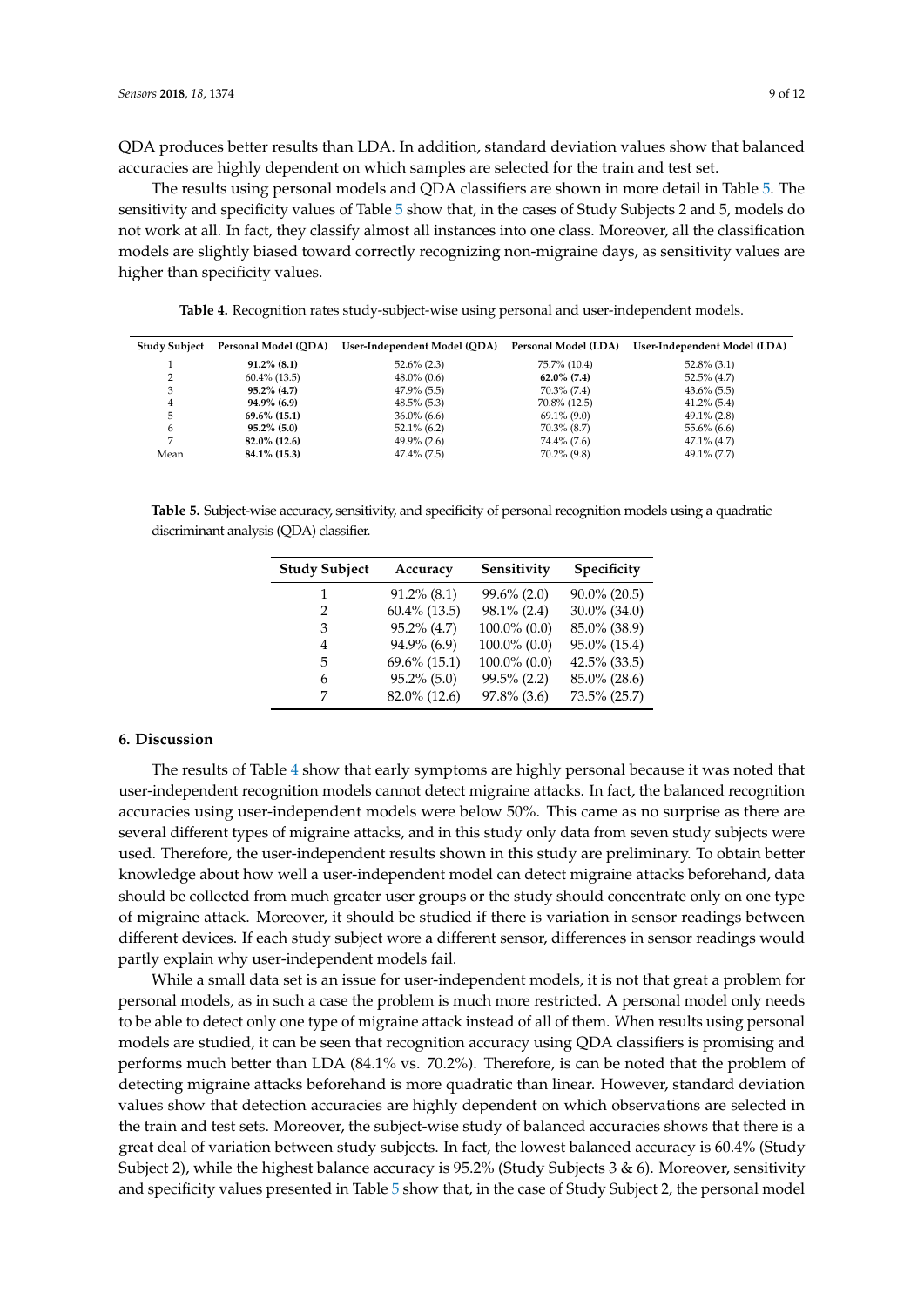does not work at all and classifies almost all observations into one class. The situation is almost the same with Study Subject 5.

The subject-wise study (see Table [4\)](#page-8-1) shows that recognition rates can be divided into two groups: one for subjects (Subjects 1, 3, 4, 6, and 7) whose migraine attacks can be reliably detected beforehand using the methods used in this study, and the other for subjects (Subjects 2 and 5) whose migraine attacks cannot be detected accurately. Moreover, according to Table [5,](#page-8-2) personal models are biased towards recognizing non-migraine days with higher accuracy that migraine days, as sensitivity values are higher than specificity values. To understand why early detection is not accurate with all study subjects, it should be studied what is common with subjects and data collected from those whose migraine attacks can be detected beforehand and those whose attacks cannot be detected. These differences include, for instance, migraine types. It is possible that some types of migraine attacks are more difficult to recognize than others; therefore, more personal data should be collected from these study subjects to be able to recognize migraine attacks beforehand.

It is likely that the differences between study subjects are not the only reason for the large variance in balanced recognition rates. Environment can also cause differences in the data set, as environmental factors, such as an untypical smell, can trigger a migraine attack. Obviously, such an attack cannot be predicted beforehand. In addition, it should be studied if some of the false positive results are due to preventive medication. Moreover, the most feasible explanation for low recognition rates with some study subjects is the small data set. In fact, the high standard deviation values show that recognition accuracies are strongly dependent on which samples are selected in the train and test sets. These types of problems are typical when the used data set is small. Moreover, according to Table [2,](#page-3-1) Subjects 2 and 5, who had the lowest recognition rates, had the lowest number of migraine attacks during the data gathering session (five and six, respectively). However, this data cannot be fully used to train the early detection model, as such data need to be divided into training and testing data. It is quite understandable that, using so few samples, it is not possible to train a general and reliable early detection model. In the cases of Subjects 2 and 5, sensitivity and specificity values presented in Table [5](#page-8-2) clearly indicate that the data set does not contain enough information to build a reliable classification model, as the model seems to classify almost all observations into one class.

One more problem is that it is possible that all data points were not correctly labeled. This is especially problematic when the data set is a non-comprehensive small data set, like in this study. The reason for false labels is that labeling was based on study subjects' diaries where they described their symptoms and feelings using their own words. However, part of the future work is to improve the diary to get a better understanding about migraine attacks and the reasons for them. Now, at times, these descriptions were not unambiguous. For instance, study subjects reported that they had had a headache, but they did not always know if it was caused by a migraine or by something else. Therefore, labeling was subjective and not based on facts. While all of these challenges are, in one way or another, related to an available data set that is too small, it is also possible that the low recognition rates of some study subjects are due to the fact that the methods used in this study were not sophisticated enough to detect migraine symptoms from all study subjects. Therefore, the whole model training chain (pre-processing, feature extraction, feature selection, and modeling) needs to be studied and improved further if possible.

When the results and methods of our article are compared to the ones by Pagán et al. (e.g., [\[17](#page-11-8)[,18\]](#page-11-9), it can be noted that our data set is larger (two study subjects vs. seven study subjects) but also the approaches used in these articles are very different. Our study uses only a wrist-worn sensor and Pagán et al. use two devices (a finger-held SpO2 device and ECG patches attached), which is not an optimal solution for 24/7 monitoring. Moreover, our aim is to predict migraine days from the sleep time data, while Pagán et al. aim to predict the exact timing for a migraine attack. In fact, these two approaches can be considered as complementary: our approach could be used to predict days with a high risk of migraine attack, and during those days the solution suggested by Pagán et al. could be used to predict the exact timing of a migraine attack.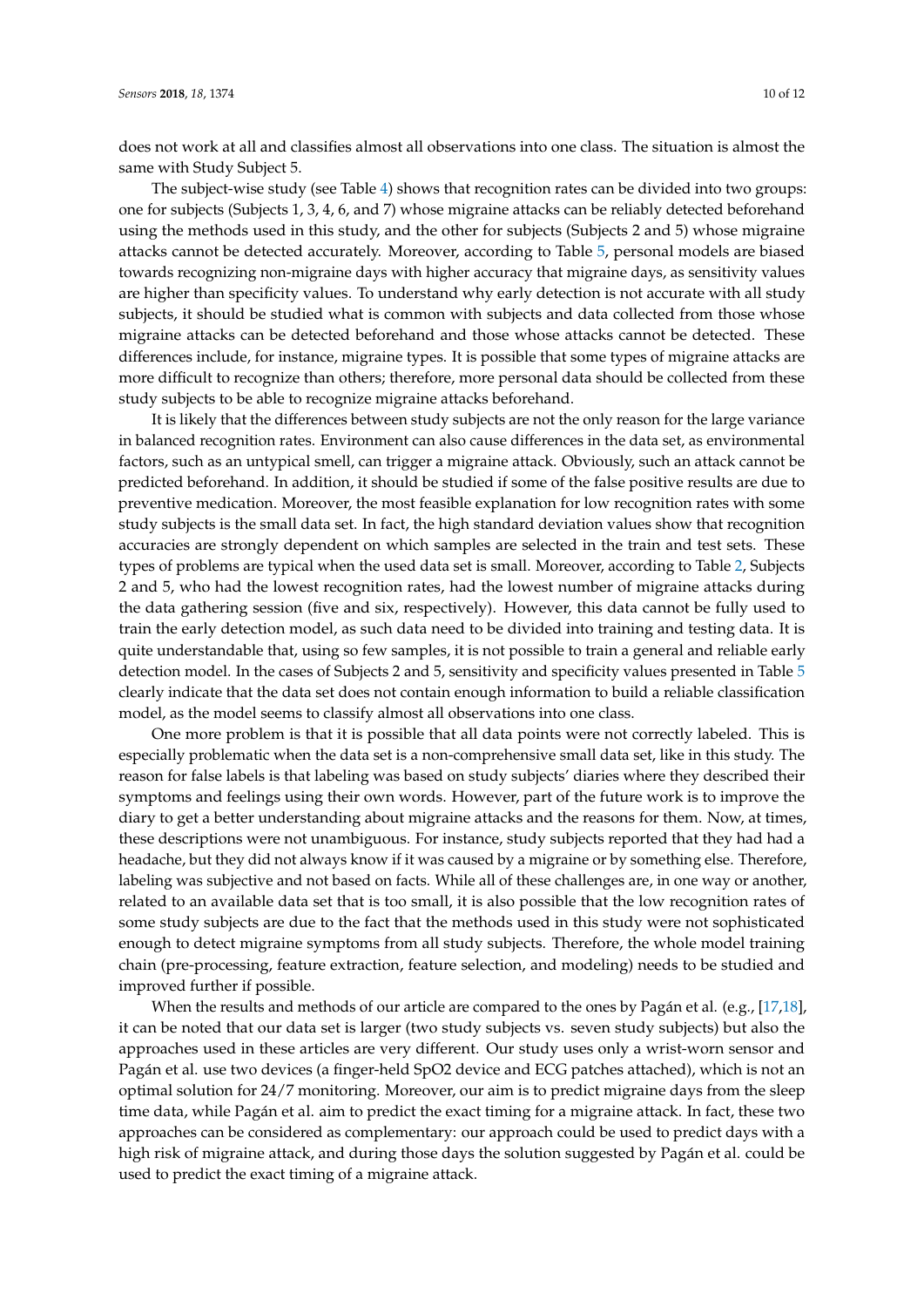## <span id="page-10-7"></span>**7. Conclusions and Future Work**

Early detection of migraine attacks was studied based on sleep time data collected using wearable sensors. The data for the study were collected from seven study subjects, and on average there was 27 days' worth of data from each subject. Moreover, the number of observations was increased using a novel approach where data size was increased by comparing differences between nights before a migraine day and nights before a non-migraine day. According to our preliminary results, the migraine attacks cannot be detected reliably beforehand using user-independent models. However, the used data set was most likely not comprehensive enough to build reliable user-independent models due to a limited number of study subjects. On the other hand, the small number of study subjects is not an issue when recognition is based on personal models instead of user-independent models. In fact, the results achieved using personal models indicate that early detection of migraine attacks is possible. When a personal early detection model based on QDA classifiers was used, the average balanced accuracy was over 84%. However, there is a great deal of variation between study subjects. In fact, when results are studied study-subject-wise, it can be seen that balance accuracy varies between 60.4% and 95.2%.

There are several possible reasons for high variation in recognition results between study subjects, and part of our future work is to determine these reasons. It is possible that some migraine types are more difficult to predict than others. Moreover, labeling of the data was challenging, as it was based on subjects' diaries where they described their symptoms and feelings using their own words, and these description were not always unambiguous. Therefore, it is possible that not all samples are correctly labeled. Most importantly, more data should be collected to obtain a better understanding about the accuracy of user-independent models: here, there was data only from seven subjects, which does not cover all migraine types. Moreover, with a larger data set, it would be possible to experiment the accuracy of personal models with all migraine types. If the findings of this article can be confirmed in a larger population, it may potentially contribute to early diagnoses of migraine attacks.

**Author Contributions:** Conceptualization, H.K.; Methodology, P.S and H.K; Resources, H.M.; Investigation, P.S.; Supervision, H.K. and J.R.; Writing—Original Draft Preparation, P.S, H.K. and H.M.; Writing—Review & Editing, P.S, H.K., H.M. and J.R.; Funding Acquisition, H.K.

**Funding:** The authors would like to thank the Finnish Funding Agency for Technology and Innovation and Infotech Oulu for funding this work.

**Acknowledgments:** The authors acknowledge the Finnish Society for Migraine (Suomen Migreeniyhdistys) for their participation in fruitful discussions and their assistance in recruiting volunteers to this study.

**Conflicts of Interest:** The authors declare no conflict of interest.

## **References**

- <span id="page-10-0"></span>1. Goadsby, P.J.; Lipton, R.B.; Ferrari, M.D. Migraine—Current understanding and treatment. *N. Engl. J. Med.* **2002**, *346*, 257–270. [\[CrossRef\]](http://dx.doi.org/10.1056/NEJMra010917) [\[PubMed\]](http://www.ncbi.nlm.nih.gov/pubmed/11807151)
- 2. Olesen, J.; Tfelt-Hansen, P.; Welch, K. *The Headaches*; Lippincott Williams & Wilkins: Philadelphia, PA, USA, 2000.
- <span id="page-10-1"></span>3. Headache Classification Committee of the International Headache Society. Classification and diagnostic criteria for headache disorders, cranial neuralgias and facial pain. *Cephalalgia* **1998**, *8*, 1–96.
- <span id="page-10-2"></span>4. Steiner, T.J.; Stovner, L.J.; Vos, T.; Jensen, R.; Katsarava, Z. Migraine is first cause of disability in under 50 s: Will health politicians now take notice? *J. Headache Pain* **2018**, *19*. [\[CrossRef\]](http://dx.doi.org/10.1186/s10194-018-0846-2) [\[PubMed\]](http://www.ncbi.nlm.nih.gov/pubmed/29468450)
- <span id="page-10-3"></span>5. Stovner, L.; Zwart, J.A.; Hagen, K.; Terwindt, G.; Pascual, J. Epidemiology of headache in Europe. *Eur. J. Neurol.* **2006**, *13*, 333–345. [\[CrossRef\]](http://dx.doi.org/10.1111/j.1468-1331.2006.01184.x) [\[PubMed\]](http://www.ncbi.nlm.nih.gov/pubmed/16643310)
- <span id="page-10-4"></span>6. Linde, M.; Gustavsson, A.; Stovner, L.J.; Steiner, T.J.; Barré, J.; Katsarava, Z.; Lainez, J.M.; Lampl, C.; Lantéri-Minet, M.; Rastenyte, D.; et al. The cost of headache disorders in Europe: the Eurolight project. *Eur. J. Neurol.* **2012**, *19*, 703–711. [\[CrossRef\]](http://dx.doi.org/10.1111/j.1468-1331.2011.03612.x) [\[PubMed\]](http://www.ncbi.nlm.nih.gov/pubmed/22136117)
- <span id="page-10-5"></span>7. Blau, J.N. Migraine: Theories of pathogenesis. *Lancet Neurol.* **1992**, *339*, 1202–1207. [\[CrossRef\]](http://dx.doi.org/10.1016/0140-6736(92)91140-4)
- <span id="page-10-6"></span>8. Headache Classification Committee of the International Headache Society.The international classification of headache disorders, (beta version). *Cephalalgia* **2013**, *33*, 629–808.